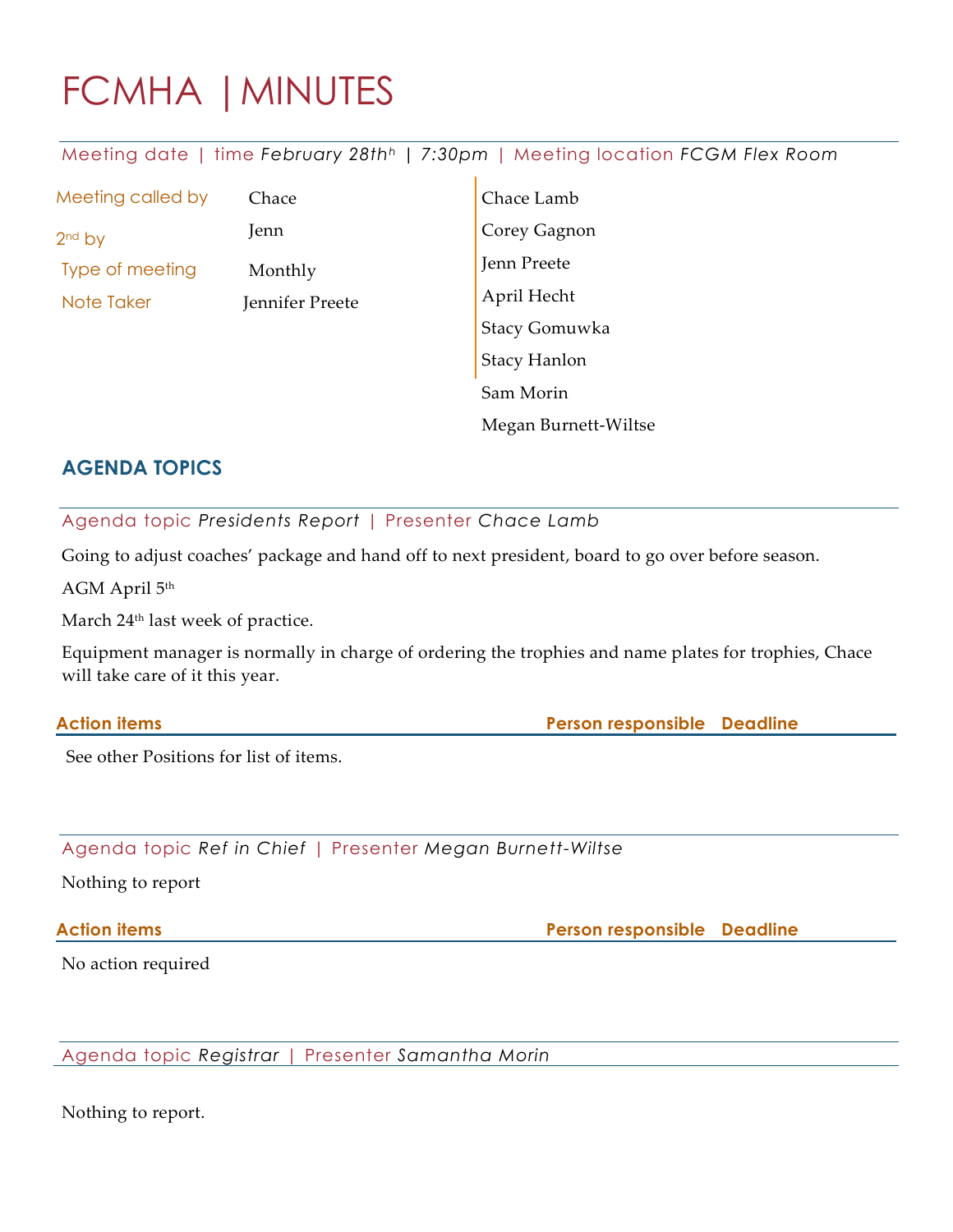No Action required

#### Agenda topic Secretary | Presenter Jennifer Preete

Board positions becoming vacant are President (Chace), Code and conduct (Stacy H).

Trophies and name plates need to be ordered for AGM

Need to find out early bird rates for AGM

Motion to order Pizza for AGM supper- Chace, 2<sup>nd</sup> Stacy, all in favor

Motion to allow Grieveson's to use their free year for the 2022-2023 Hockey Season, Jenn, 2nd April, all in favor, Precedent set, League cut off is January 10<sup>th</sup>, anyone joining after this date will be able to use their free year the following season.

| <b>Action items</b>                        | Person responsible Deadline |      |
|--------------------------------------------|-----------------------------|------|
| Set out box for nominations                | Chace                       | ASAP |
| Order Trophies and name plates             | Chace                       | ASAP |
| Send a list of awards to coaches for names | Chace                       | ASAP |
| Contact trophy sponsors to present         | Chace                       | ASAP |
| Speak to Tim Hortons regarding Timbits     | Jenn                        | ASAP |

### Agenda topic *Treasurer* | Presenter Stacy Gomuwka

General-36,316.48

Casino-8,669.85

Fundraiser-\$61,274.31

Trip of Month- \$17,850.40

Association is willing to pay fees to host the U11 playoffs.

Porter Moen's hockey fee to be pro-rated for time used. Precedent set, In order for hockey fees to be pro-rated in the future, there must have been an injury that would have the player miss more than 6 weeks of the season.

|                     | Person      |                 |
|---------------------|-------------|-----------------|
| <b>Action items</b> | responsible | <b>Deadline</b> |
|                     |             |                 |

No Action Required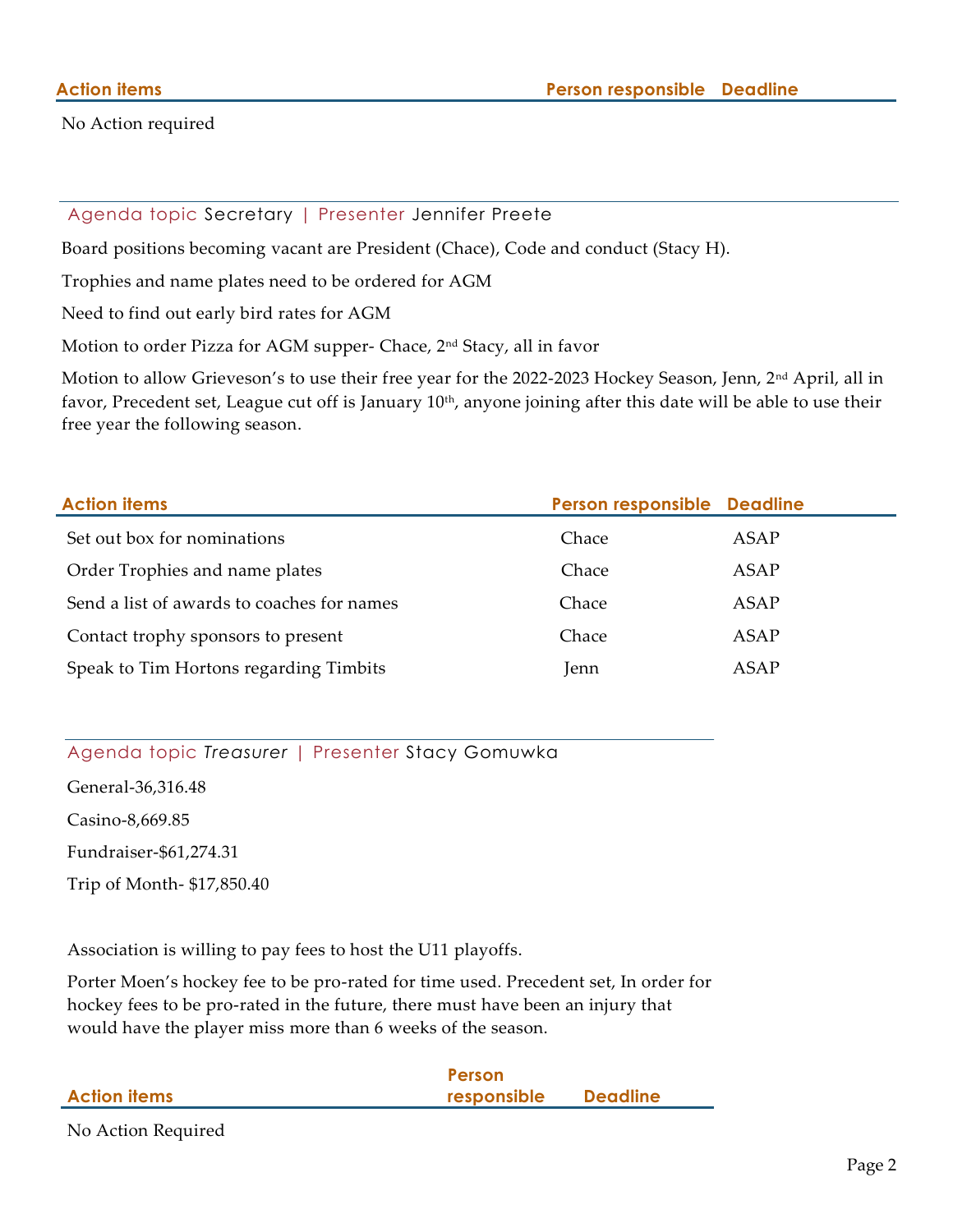Agenda topic *League Rep* | Presenter April Hecht

Nothing to report. U11 Tier 6 trying out a tournament style for playoffs, hopefully will go well.

|                     | Person      |                 |
|---------------------|-------------|-----------------|
| <b>Action items</b> | responsible | <b>Deadline</b> |
|                     |             |                 |

No action required

Agenda topic *Code & Conduct* | Presenter Stacy Hanlon

Asking for a donation from the association for help with travel to provincials for the U18 Valleyview Ice Bears since there are two kids from Fox Creek. When local association teams go to provincials, the association does not provide any funding therefore this request was denied.

**Action items Person responsible Deadline** No action required

Agenda topic *Fundraising* | Presenter Corey Gagnon

Casino Dates August 13-14th, 2022

| <b>Action items</b>                                                | <b>Person</b><br>responsible | Deadline |  |
|--------------------------------------------------------------------|------------------------------|----------|--|
| Put out list for volunteer, have all information ready for the AGM | Corey                        | ASAP     |  |